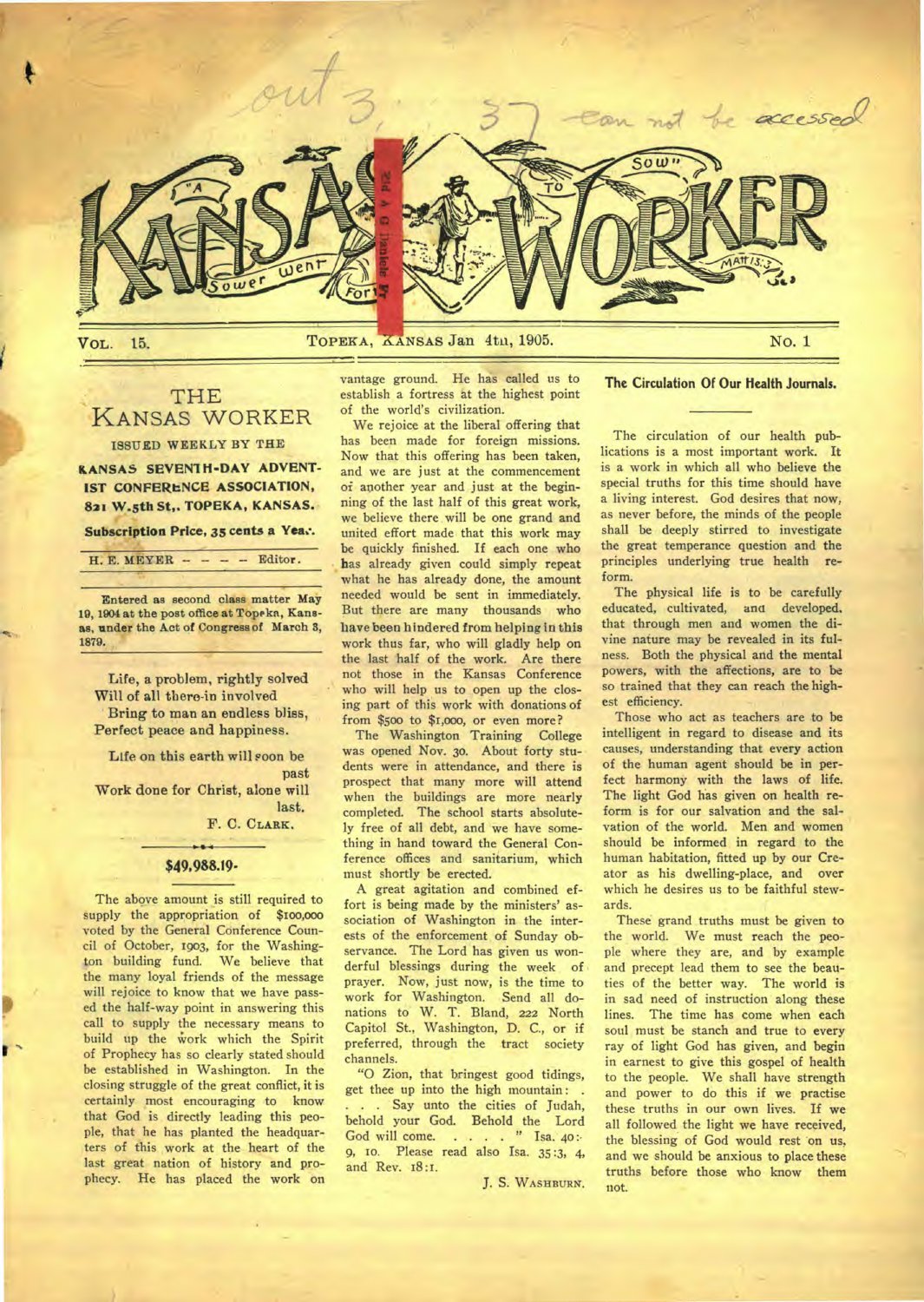The people are in sad need of the light shining from the pages of our health and temperance journals. God desires to use these journals as mediums through which flashes of light shall arrest the attention of the people, and cause them to heed the warning of the message of the third angel. Our health journals are instrumentalities in the field to do a special work in disseminating the light which the inhabitants of the world must have in this day of God's preparation. They wield an untold influence in the interests of health and temperance and of social purity reform, and will accomplish great good in presenting these subjects in a proper manner and in their true light to the people.

In all our work, caution should be used that no one branch be made a specialty, while other interests are left to suffer. There has not been that interest taken in the circulation of our health journals that there should be. The circulation of these journals must not be neglected, or the people will suffer a great loss.

Ministers can and should do much to urge the circulation of the health journals. Every member of the church should work as earnestly for these journals as for our other periodicals. There should be no friction between the two. Both are essential, and both should occupy the field at the same time. Each is the complement of the other, and can in no wise take its place.

Let none think that the circulation of the health journals is a minor matter. All should take hold of this work with more interest, and make greater efforts in this direction. God will greatly bless those who take hold of it in earnest; for it is a work that should receive attention at this time.

MRS. E. G. WHITE.

#### **Wants To Wait.**

Not many months ago the Czar of Russia asked the Powers to unite with that nation in an international peace conference. Russia was not at war with any one at that time. A few weeks ago U. S. Secretary Hay invited the Powers in the name of the President to reassemble at The Hague "to complete the work of the first conference". Russia's reply was delivered verably by Count Cassini, the Russian ambassador, He told Sec. Hay that he was requested to say that "Russia heartily accepted in principle the invitation to a second conference at The Hague.. ....And while the Russian government

very sincerely cherished these views, it did not consider the moment opportune for the convening of such a conference, and it therefore must withhold its formal acceptance of the invitation until the war in the Far East was at an end." Now to simple-minded folks like the writer just now would seem to be the opportune time for peace to be secured by arbitration, but not so to the Powers, for the Kansas City Journal says, "Although differing in form, the Russian reply does not differ in effect from that of Great Britian, France and the other European powers, in expressing their approval of the proposition, reserved for future pour-parlers the time when the conference should be held."

By all this the announcement is surely made to the world that the time for real peace, especially that secured by arbitration, has not yet come, for have they not said "Peace, peace, when there is no peace"? The writer in the Journal further adds "When the Far Eastern war enters on its final stage, this government will be prepared to follow up its invitation." But according to the Sure Word of prophecy when the last scenes in the Eastern struggle come it will be too late for peace, and then "Sudden destruction cometh upon them, ....and they shall not escape."

C. F. PARMELE.

#### **Blessed Experience.**

Many who have been in harmony with the plan of selling Christ's Object Lessons for the aid of our schools have never tried the plan, or at best have given it only a feeble effort to satisfy their consciences. To all such the "Blessed experiences" promised by the testimonies have never been realized. We feel that the following from Prof. Griggs is too good to be lost from the readers of this paper, so most earnestly recommend it to all.—C. F. P.

### $+ +$ **My Confession.**

As one directly interested in the advancement of our school work, I have naturally had a deep interest in the sale of Christ's Object Lessons. Every year since the book was published I have had something to do in its sale, but never until this year have I taken this work up in a thorough and earnest manner.

For some time previous to the week of prayer, more or less instruction was given to the students of the South Lancaster Academy concerning this book. During part of the week of prayer our school was closed, and the majority of the students and teachers went out into the surrounding towns and country to dispose of the book. For my own part, I determined to take up the sale of this book in just as energetic a way as possible. I did this, and the days when I was canvassing for the book from house to house were among the very brightest of all my Christian experience. I had many pleasant and profitable talks with people concerning religious themes.

I have always disliked canvassing, not but what I felt that it was one of God's special means of reaching the people with truth, but I have felt that I was perfectly willing that others should do this line of work, while I pursued some other. I do not now feel that it is my duty to change my line of work; but I have found something in the canvassing work which I had never found before, which has shown me that there is a blessing for those who engage in it, which is of inestimable value. I have now determined that I shall hereafter have more to do in carrying the light of truth to people in their own homes than I have done in the past.

As I have thought these matters over, I have exclaimed to myself more than once, "why are we so slow to believe what the Lord has said concerning the blessings and benefits in the Christ's Object Lessons work, and indeed of all forms of personal work for souls." I believe that I have learned some favorable lessons from this experience, which others of our people may learn, and this is the only motive prompting me to thus speak of the experience. "0 taste and see that the Lord is good." FREDERICK GRIGGS.

## Field Reports.

### $\rightarrow$  0 + **An Important Work.**

Dear Brethren 'and Sisters of the North-central District: I wish to say a few words to you one and all. We that believe the Message of Rev. **14,**  are looking for the Lord's coming soon. We read in Matt. 24:14 "And this gospel of the kingdom shall be preached in all the world for a witness unto all nations; and then shall the end come." We then understand from this that the message of the coming King is to be given to all ?And who has God called to do this work.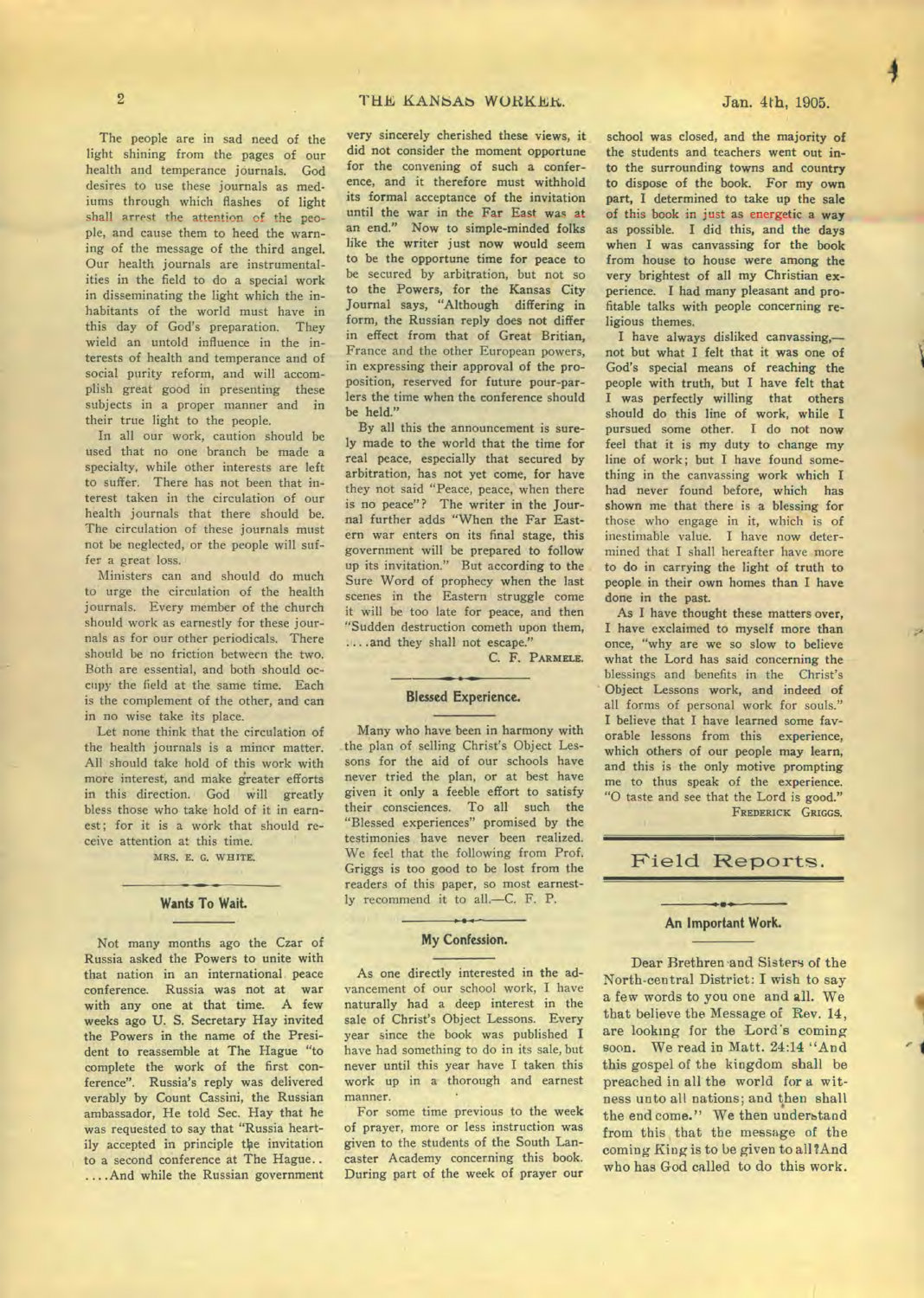Every one that has learned to love God with all the heart. Now we have been doing a noble work for the past month, with the papers and tracts, and I feel sure none of us want the work thrt has begun to stop, but that we are wondering how we can continue to reach the people with the truth. Now let me drop a thought for you to think about. We have planned to hold a canvassing class at Clay Center, beginning Jan. 12th, to continue three weeks. I have been wondering who would be the proper ones to attend this class. The answer comes, any one that feels a burden to sell our books. Now does this mean you? Many have had rich experiences in the great missionary campaign and now you feel you should continue to sell the truth. It may be some father or mother or it may be some of the youth or children. Has God called you as he did David? If so, let us cut loose from the things of this world and say, Lord here am I send me. Then let us plan at once to attend the cl ass.

It may be that there is some one in every church or company that wants to attend, but the way is not clear. Will not each church elder and every church member plan and help some one to attend this class? I am sure all would be blessed by so doing. We read in testimony Vol, 6 p.470. "A general movement is needed and this must begin with individual movements. In every church let each member of every family make a determined effort to deny self and to help advance the work."

Now are we following this instruction? If not, why not? Again in Vol. 6 p. 331,we read "Let young and old consecrate themselves to God, take up the work and go forward laboring in humility under the control of the Holy spirit. There is no higher work than evangelistic canvassing." When we read such statements should we not with glad hearts take the work that lies nearest to us and press the battle to the very gate of the enemy?

There never was a time more favorable to sell our books than at present,and should we not improve this time when we expect soon these opportunities will be past. Time is almost finished and our Master's

work demands haste. Shall we not now arise in the strength of Israel's God and do what he has commissioned,thatthe world may be warned and Christ come? May God help each one to see the need of doing something and also impress those who can to attend the class at Clay Center.All that expect to attend should write Bro. C. W. Hardesty 821 W. 5th St., Topeka, Kansas, so the necessary provisions can be made for all that come. The word says, "In the morning sow thy seed and in the evening withhold not thine hand." Eccl. 11:6. **B. W. BROWN.** 

*Supt. N. C. District.* 

*.•* **• • 411=1•.•** 

**Panama.** 

We are glad that we can report to our brethren in Kansas, a safe arrival at our field of labor in Panama. Safe, without loss of life, but not without some of the experiences of sea-voyagers on their first trip. Notwithstanding the little difficulties experienced in traveling, and greater ones in becoming accustomed to a new land, people, and way of living, we are in the best of health and of good courage, rejoicing that we have a place in the Master's vineyard.

While this country is vastly different from our sunny Kansas, and the people a different class, the same gospel that touches the hearts of men in the home land reaches a tender spot in many hearts here, and when once the Truth is received to the heart it shines out through as zealous a soul as ever lived in other lands. The needs of this people are very great, the result of long years in moral bondage but the sins committed here so openly through ignorance are in reality no worse than those committed in other communities under the cloak of civilization.

Amidst this moral darkness we have a number of staunch, zealous people keeping the commandments of God, and others interested, some accepting the message. One young man, formerly a teacher in a denominational school on the Isthmus, and very bright has come to us in the past week seeking light upon Present Truth, and has accepted the Sabbath. He was led to this step through reading a small book sold to him by Elder Knight. So the seed sown in time past is springing up. We have a few actively engaged in canvassing and these are doing a good work, and are faithful to duty under difficulties. Others are working in different ways but all of them are doing something. Traveling here is done on the water mostly and often times it is dangerous.

The one great crying need of this field is for teachers. Teachers who have had experience in reaching down to the lowest depths of sin and pointing to Jesus the Lamb of God. Some consecrated young people would find a good field here. We are now planning to open a school in Bocas for the children. In this school will be found all classes, Spanish, Jamaicans, Chinese, etc.

There is much we would like to say but space will not permit. Remember the work here at the throne of grace. We need your prayers as well as your means.

C. E. and **LOUELLA PECKOVER,**  Bocas del Toro, Rep. de Panama.

## **En Route To Singapore.**

A company of workers has recently located in Singapore, Malay Peninsula. Brother G. F. Jones, who worked so successfully in the island fields, has charge of the company. While en route they stopped at New Guinea and New Britain. Of the latter place, Brother Jones wrote :—

"Work ought to be begun at once. Real, living faith, must be exercised by the workers who go among these cannibal tribes. New Britain offers an experience for our workers, among treacherous and hideous savages, that would exceed any experience of faith previously written by missionaries of other denominations, inasmuch as we hold the *very message* with which we can not fear to go anywhere. Only a few coastal tribes have been reached by the Catholics and Wesleyans. Twenty miles into the interior the country has not been entered by any one. I believe there are hundreds of our people willing to hazard their lives among savages of the worst type. What an infusion of new life would flow through every one of our churches, should these forbidding fields be entered now.

"I would deem it a privilege for the Christian experience and pleasure it would give, to go with the Lord into the bush among these untamed people. But I trust others of our brethren will soon have this happiness, while we continue our journey to our appointed field in the Indies." • •

**South-east District.** 

I have not reported my work